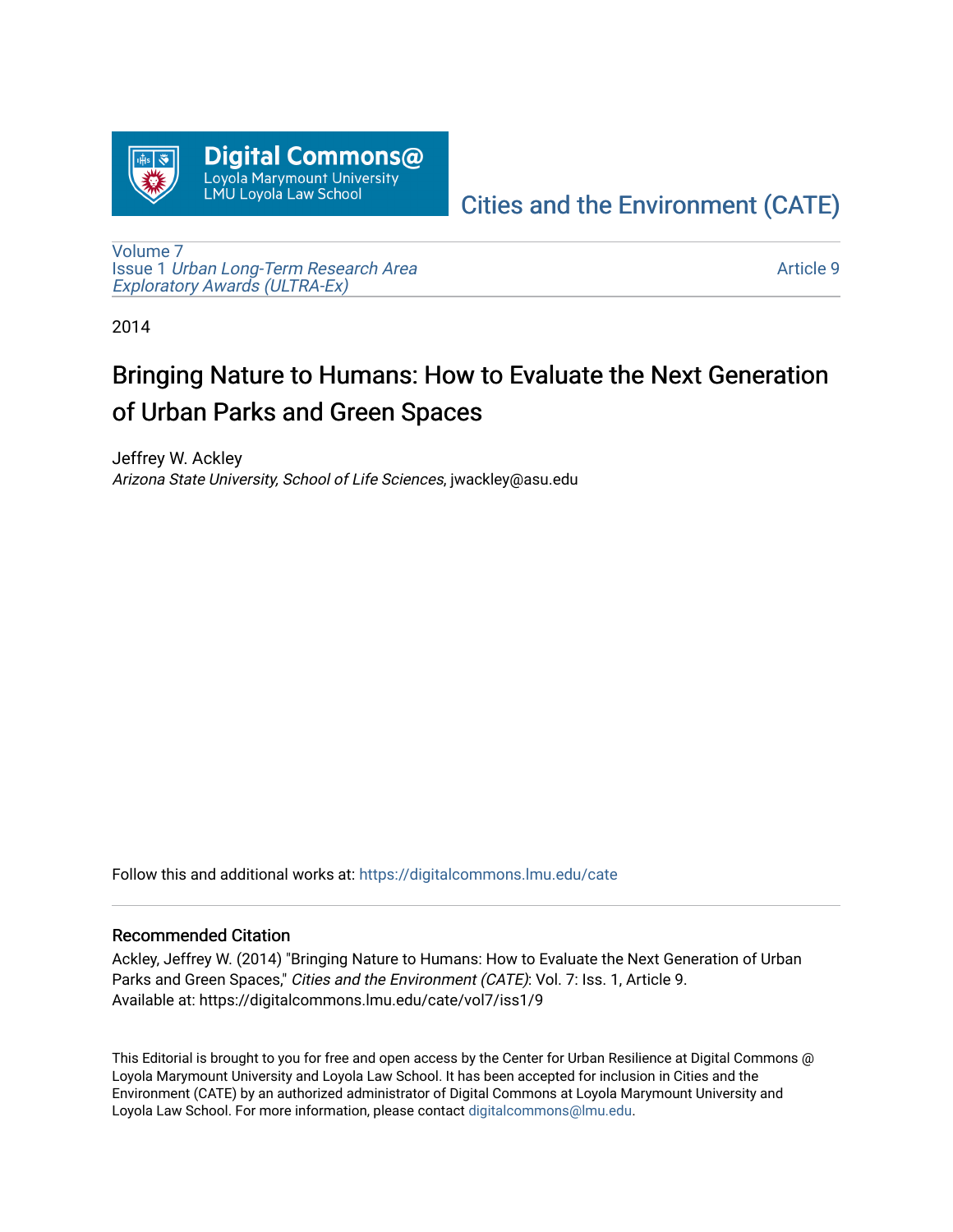### Bringing Nature to Humans: How to Evaluate the Next Generation of Urban Parks and Green Spaces

With the rise of designer habitats and citizen scientists, ecologists and the general public will play a broader role in evaluating and managing urban parks and green spaces in America. This revised decision making process would benefit from the inclusion of concepts from environmental ethics like ecological citizenship, as well as a re-evaluation of traditional conservation priorities. A reduced emphasis on large protected areas, native biodiversity, static park designs, and hard boundaries between nature and the city would allow for a new generation of ethical urban environments, which can provide a wider array of current benefits while remaining adaptable to the needs and values of future generations.

#### Keywords

urban ecology, decision making, science policy, ecological citizenship, urban parks, greenspace

#### Acknowledgements

Ben Minteer, Daniel Sarewitz and Cameron Keys assisted with developing this manuscript, which was supported by the NSF Central Arizona-Phoenix LTER (BCS-1026865), the NSF IGERT in Urban Ecology at Arizona State University (DGE 05040248), and the EPA STAR (FP-91742701-0).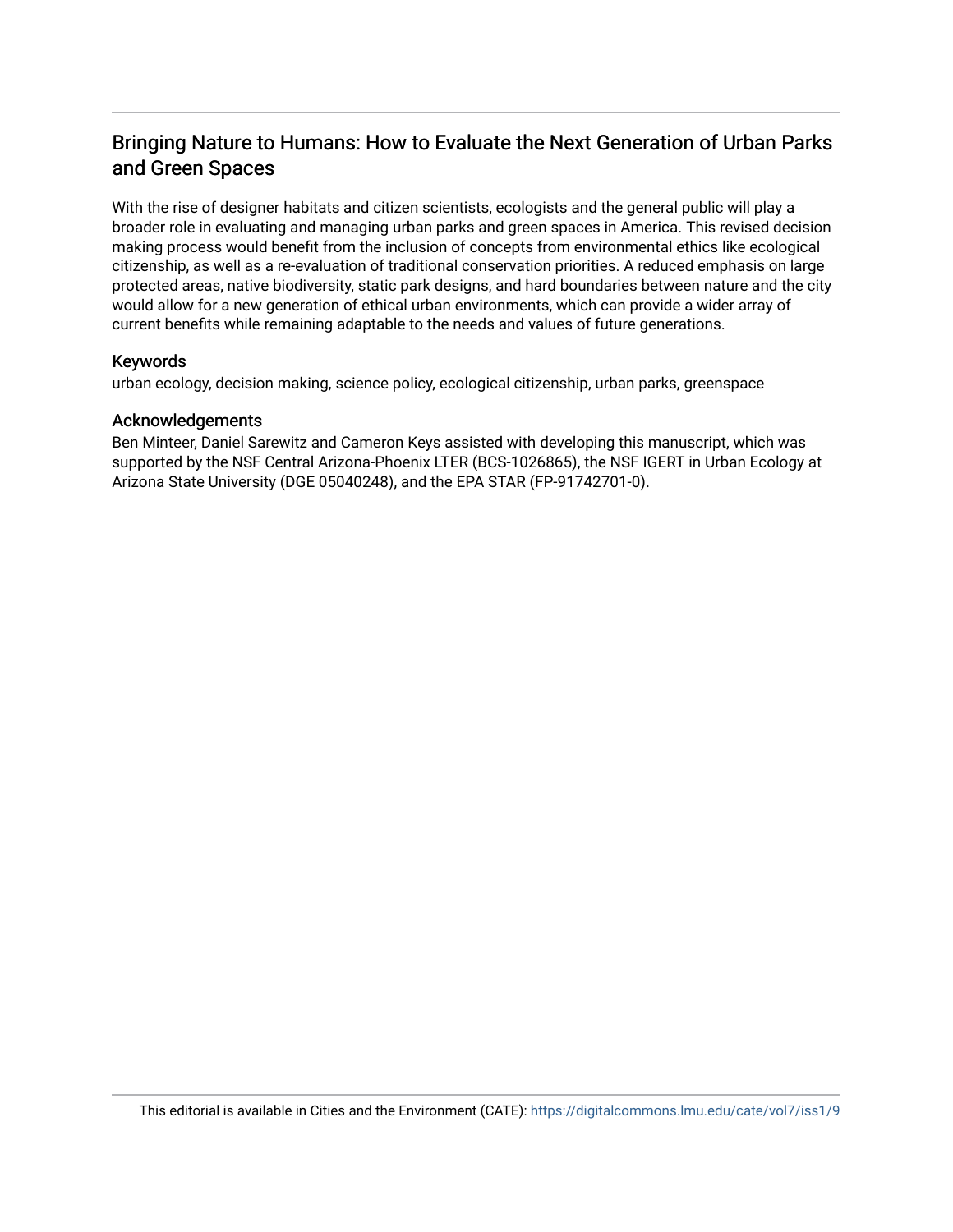"Either move humans to nature, or bring nature to humans" (Turner et al. 2004).

#### **A PARK BY ANY OTHER NAME**

The roles of private urban green spaces and traditional public city parks are being reevaluated as we develop an "Ecology for a Crowded Planet" (Palmer *et al.* 2004). An array of novel design features features and goals has emerged, such as biodiversity conservation array of novel design features and goals has emerged, such as biodiversity conservation<br>in an urban context (Fig. 1). Some of the concepts are at odds with historical conservation philosophy and environmental ethics in America, which were based on the preservation of large wilderness areas and emphasized the intrinsic value of nature as a pristine entity. Other traditional conservation priorities—such as eliminating exotic species, maintaining stable historic conditions, and managing for biodiversity as opposed to human utilitywill become increasingly untenable in the face of climate change and a growing urban populace. These conflicts need to be reconciled with the modern reality that humans populace. These conflicts need to be reconciled with the modern reality that humans depend on the ecosystem services that nature provides (Sarewitz 2009), and that nature itself is increasingly difficult to define.

| What is its form and<br>function?                                                                                                                                                                             | Where is it<br>distributed?                                                                                                                                                                                                                                                                                                                                                                                                                                                                         | Who are the<br>decisionmakers and<br>benficiaries?                                                                                                                                                                  |
|---------------------------------------------------------------------------------------------------------------------------------------------------------------------------------------------------------------|-----------------------------------------------------------------------------------------------------------------------------------------------------------------------------------------------------------------------------------------------------------------------------------------------------------------------------------------------------------------------------------------------------------------------------------------------------------------------------------------------------|---------------------------------------------------------------------------------------------------------------------------------------------------------------------------------------------------------------------|
| Nature preserve<br><b>Recreation area</b><br>Community center<br>Research site<br>Green<br>infrastructure<br>• Ecological<br>education and<br>citizenship<br>• Protest venue<br>Ecosystem service<br>provider | • Clumped: A few<br>large public parks<br>• Evenly: Many small<br>interconnected<br>public green spaces,<br>private backyards,<br>greenbelts,<br>rooftops, and street<br>medians<br>Inexpensive and<br>unwanted lands<br>In areas that<br>maximize profit                                                                                                                                                                                                                                           | • Parks departments<br>• Scientists<br>• Nearby residents<br>Engineers<br>• Underprivileged<br>communities<br>• Politicians<br>• Future generations<br><b>Business</b><br>stakeholders<br>• Landscape<br>architects |
|                                                                                                                                                                                                               | Figure 1. Design elements of urban green space are increasingly diverse, and range from<br>complimentary to mutually exclusive. Many of these novel characteristics stem from a growing cast<br>of stakeholders that have not been traditionally involved in the decision making process of what<br>urban nature should look like, and what ecosystem services it should provide to local communities.<br>As the forms, functions, users, and stakeholders of urban nature diversify, conflicts can |                                                                                                                                                                                                                     |

As the forms, functions, users, and stakeholders of urban nature diversify, conflicts can emerge with the historical values embedded in such spaces and the traditional authority of landscape architects and managers (Ackley and Meylan 2010). American parks have been widely viewed as a one-time matter of landscaping and basic engineering, which represented the social trends and aesthetic ideals of its day (Cranz and Boland 2004). As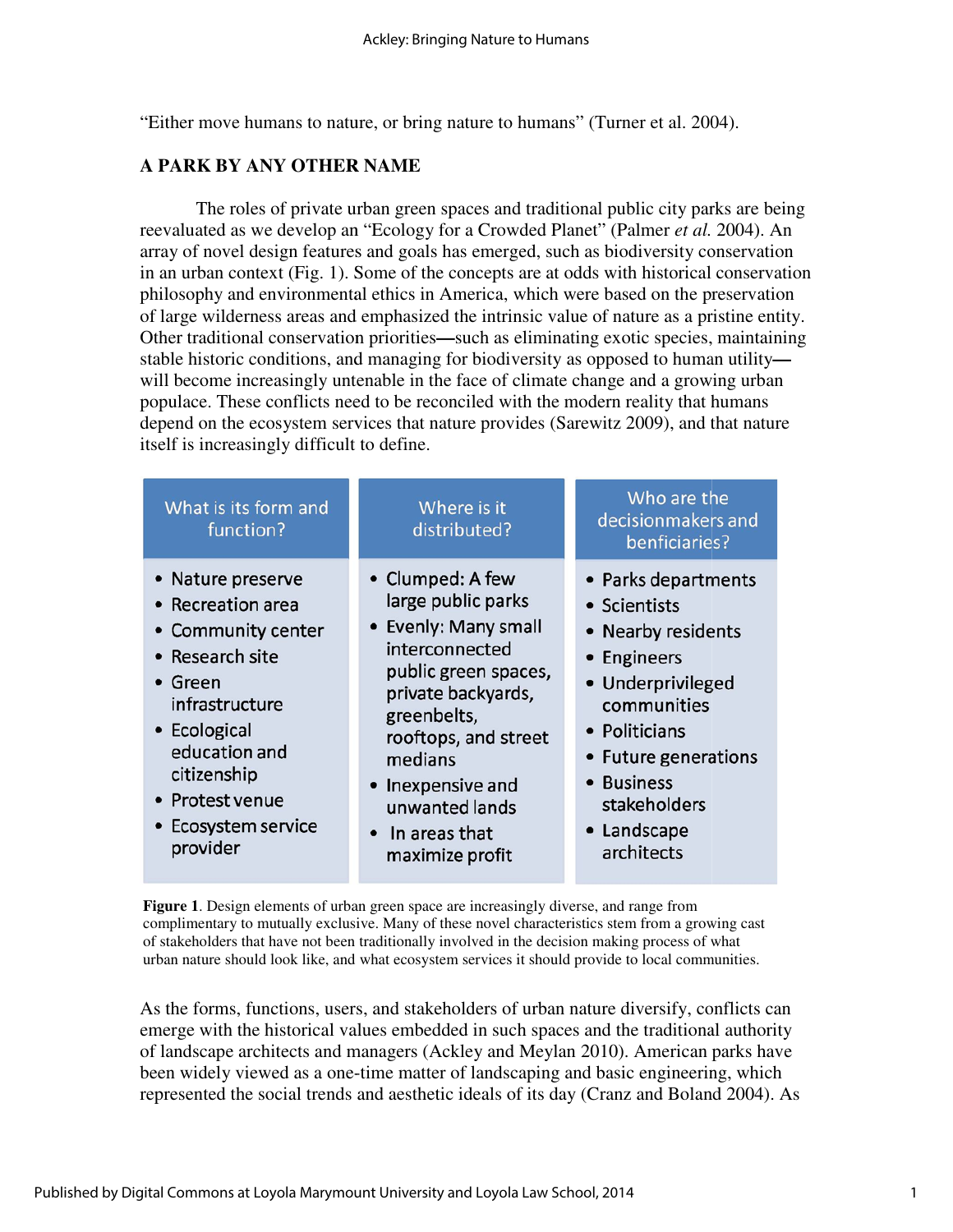the needs, values, and desires of the day continue to change, the utility of a park's original design is more likely to decline than increase. Modifying such areas and building new ones will necessitate broader roles for ecologists, as well as increased public knowledge of and participation in an ongoing, pluralistic process of design, management, and use of urban parks and green space.

#### **FORM AND FUNCTION**

The biophilia hypothesis suggests people have an innate and universal affinity for nature (Wilson 1984); but what species should be imported or encouraged to live in an urban environment which would otherwise not support them? An ongoing and value laden debate in ecology on exotic species further complicates this issue. While fears of invasives that displace native species and drastically change local ecosystems are valid, most exotic species retain a low profile when introduced, and may increase biodiversity and associated ecosystem services (Davis et al. 2011; Hitchmough 2011). An equally relevant question is what species to exclude. Should urban parks to be made unattractive or hostile to "urban exploiter" species that are already thriving in cities (Rosenzweig 2003)? While introduced species can increase biodiversity on a local scale, the presence of similar sets of species in many cities can reduce biodiversity at regional and global scales, known as biotic homogenization (McKinney 2006).

Exposure to nature has been shown to produce tangible benefits in child development, psychological health, and recovery times of hospital patients (Kahn and Kellert 2002; Rohde and Kendle 1994). While exposure to increasing levels of biodiversity correlates with increasing psychological benefits (Fuller et al. 2007), urbanites may continually redefine baseline biodiversity as what they remember from childhood, making it difficult to appreciate cumulative species losses over multiple generations (Miller 2005). Rather than simply "exposing people to nature", an increased emphasis on ecological literacy and public awareness of how species contribute to ecosystem services in urban parks could help instill a conservation ethic in local urban communities, which may have limited opportunities to interact with natural ecosystems (Dearborn and Kark 2010). The increasing prevalence of community gardens could have a complementary effect in urban green spaces. Because local users continually visit gardens to plant, tend, and harvest, this active engagement is one of the most widespread examples of urban ecological citizenship: an environmental ethics concept akin to civic duty that broadens the interactive community bound by rights and obligations to include nature (Light 2001).

A longstanding tradeoff in both public and private urban green space is whether it should be planted and pruned in an orderly fashion using introduced species, or reflect the surrounding natural areas and be allowed to run wild. Some private urban green spaces, such as LandPaths in California, are managed for a degree of unkemptness and have a small number of minimally developed walking paths. They are also invitation only. To gain access, patrons must volunteer their time in upkeep activities, or visit as part of a guided tour. Instead of a passive relaxation experience, park users are encouraged to engage directly with their surroundings as an act of ecological citizenship.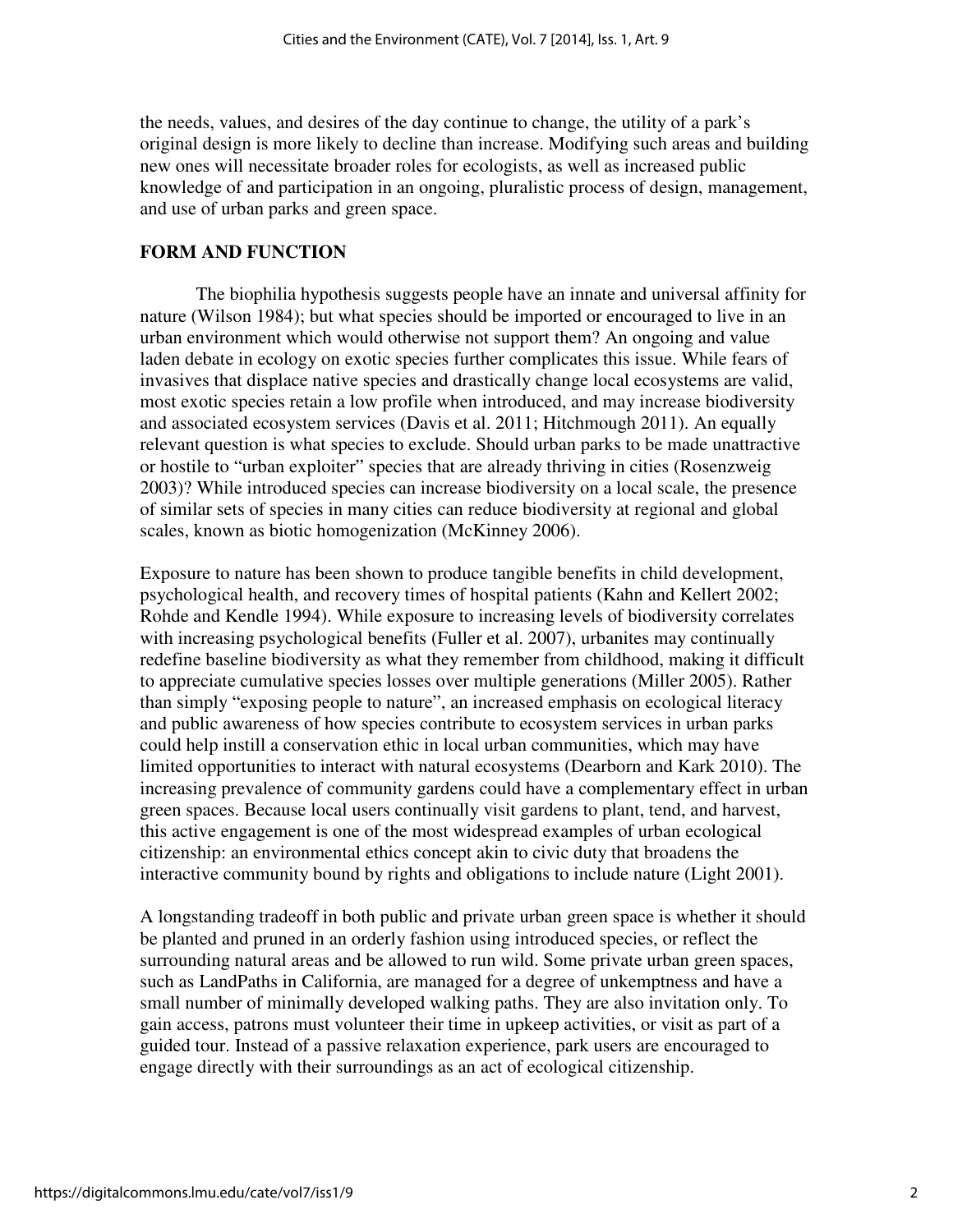The development of green infrastructure has allowed for natural areas to serve engineering functions, and to beautify built structures that had not been previously designed with aesthetic considerations. Following hurricane Sandy in 2012, there were conventional proposals to construct seawalls to protect lower Manhattan from future storm surges. However, proposals to construct public parks in the form of salt marshes and oyster beds to accomplish the same ends received national attention (Feuer 2012). These dual roles produce challenges for designers who would not normally work together, and can create potential conflicts among newly conjoined user groups, whose needs and values may not overlap.

Of course, predicting who future users will be, as well as their needs and values, represents an additional challenge. For example, the Occupy Wall Street movement physically occupied Zuccotti Park, one of over 500 privately-owned public open spaces in New York City. These areas are often the result of zoning concessions, such as allowing developers to exceed height restrictions, and are commonly offered in exchange for making a portion of developments available for public use. To eliminate the need for fencing and enforcement, a 24-hour access policy was implemented during Zuccotti's development in1968, which later allowed for a worldwide protest movement to develop in 2011. The park ended up serving multiple functions beyond what its original form was designed for.

#### **DISTRIBUTION**

The traditional bigger is better conservation philosophy would suggest that one of the best examples of an urban park is South Mountain in Phoenix, AZ. At 17 km long, and 4 km wide, it is the largest city park in the country. Amazingly it lies within 10 km of Phoenix's geographic center, from which the urban fringe extends 20-40 km. However, most urban parks in Phoenix exist not because of their biological value, but because their steep and rocky terrain makes them prohibitively expensive to build on. Thus despite its size, South Mountain does little to protect the most endangered type of land in Phoenix: flat sections of desert scrub favored by real estate developers.

Local history and geography are important factors in a specific city like Phoenix, but more broadly, the locations of city parks and green spaces are heavily influenced by their size and number. In an urban context, tradeoff known as SLOSS (single large or several small) describes how limited resources can be invested to build a network of protected areas. Historically, conservation in North America has emphasized large wildness parks, and moving forward, a smaller number of larger green areas is commonly advocated as a design goal for the next generation of sustainable city parks (Beatley 2010; Forsyth *et al.* 2005). However, the goals associated with urban green space are less about protecting wilderness, and more about improving access to some form of nature. Due to varied urban land covers, uses, and ownership, the decreased feasibility and increased cost of constructing large city parks may outweigh their advantages.

Larger parks support more species per unit area, and are typically advocated as the best practice for protecting large specialist species (which are often endangered and less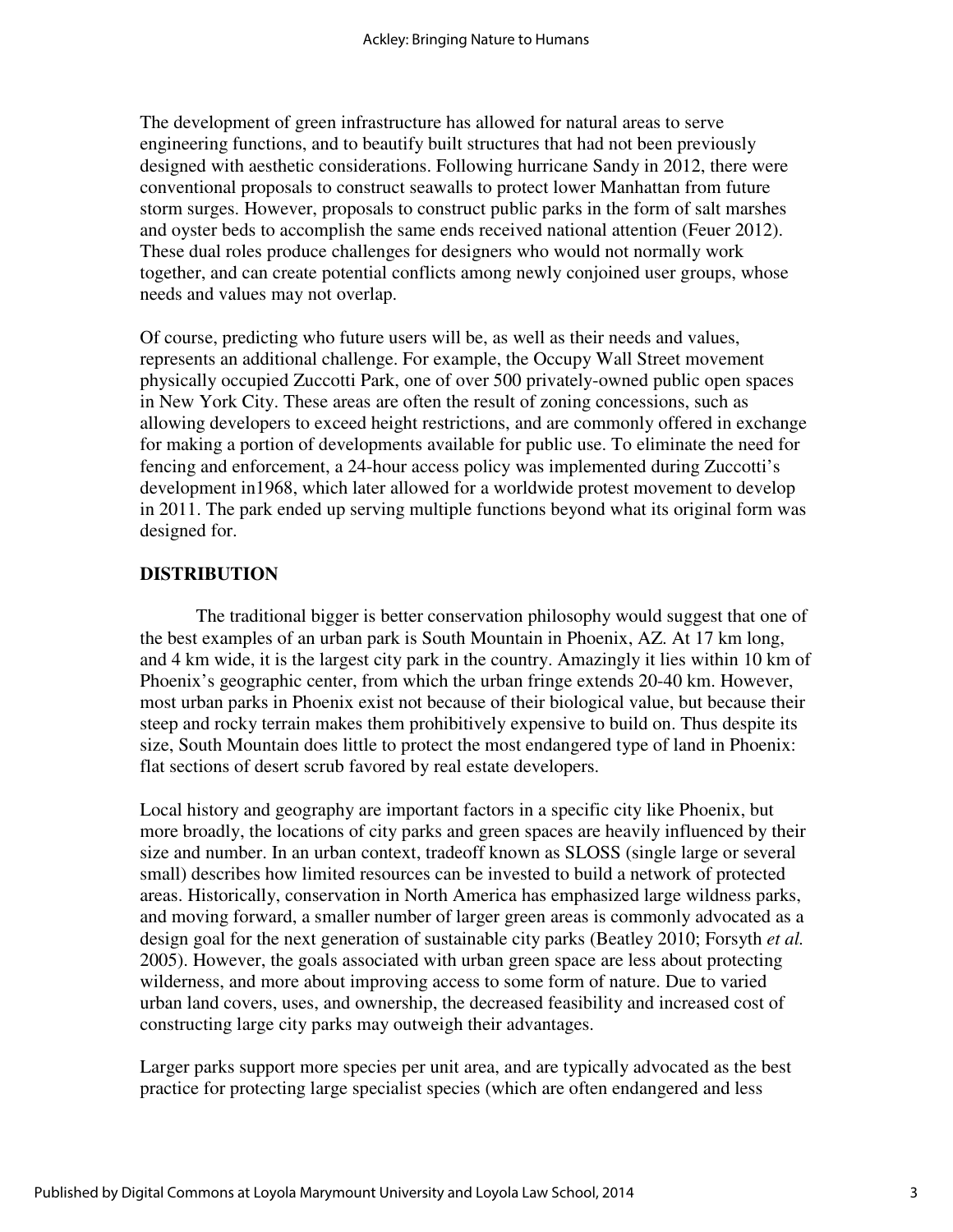compatible with urbanization) by maximizing the ratio of stable "interior" areas over disturbed "edge" habitat. Alternatively, several small parks can cover a greater diversity of habitat types, distribute risk of disturbances like fire and disease, allow for multiple adaptive management goals (Gunderson and Holling 2001), and cover a larger region overall. This approach facilitates access, and encourages trips to be made by bicycle and foot instead of car. A network of smaller protected areas is generally going to be less expensive and more physically compatible with fragmented urban landscapes (Miller 2006).

A related tradeoff is whether to construct discrete parks designed that separate and protect nature from day to day human activities, or to integrate urban elements into green spaces that cover roof tops, street medians, and backyards. The latter approach magnifies the risks of living in an urban environment for local species, but an important consideration in cities is that biodiversity outside the boundaries of parks and green space represents a major source of natural exposure for urban residents who lack the means or inclination to travel. Park attendance by local residents has been shown to drop considerably when the travel distance exceeds 100 m (Beatley 2010).

#### **DECISION MAKERS AND BENEFICIARIES**

 Urban planners and landscape architects have traditionally decided what city parks will be in a top-down fashion. As the era of discrete cities and parks gives way to more integrated designer ecosystems, ecologists will increasingly feature in discussions of what a reconciliation of urban and green could look like (Rosenzweig 2003). Conservation initiatives that emphasize the biological potential of disturbed areas will be a challenge to the traditional approach of attempting to maintain historical conditions and restoring altered habitats to their previous ecological baseline. However, more than 80% percent of the world's ice-free land mass is actively used or inhabited by humans (Ellis and Ramankutty 2008; Sanderson *et al.* 2002), climate change is geographically unrestricted, and ecologists have begun to question whether truly wild areas still exist (Kareiva *et al.* 2007). As a result, static ecological baselines are increasingly becoming constructs of human values, and purely restorative projects can be described as natural "museums" with little regard for present or future ecological conditions and human needs (O'Neil *et al.* 2008). An increased emphasis on ethics and sustainability within urban planning and ecology has the potential to produce socially and biologically beneficial green spaces that protect against natural hazards while remaining adaptable to the needs and values of future generations.

Ironically, novel visions of urban parks are often facilitated by environmental crises. In their absence, an alternative is "muddling through" (Lindblom 1959). This incremental approach emphasizes retaining some of what made the previous system work, will allowing for small decisions to be made on the basis of pragmatic comparisons between different policy options, as opposed to potentially irresolvable disputes over deeply entrenched and widely disparate values. While a primary goal of the Ecological Society of America is to provide useful knowledge to decision makers and the general public (Palmer *et al.* 2004), the ensuing question of sufficiency is: to what degree should local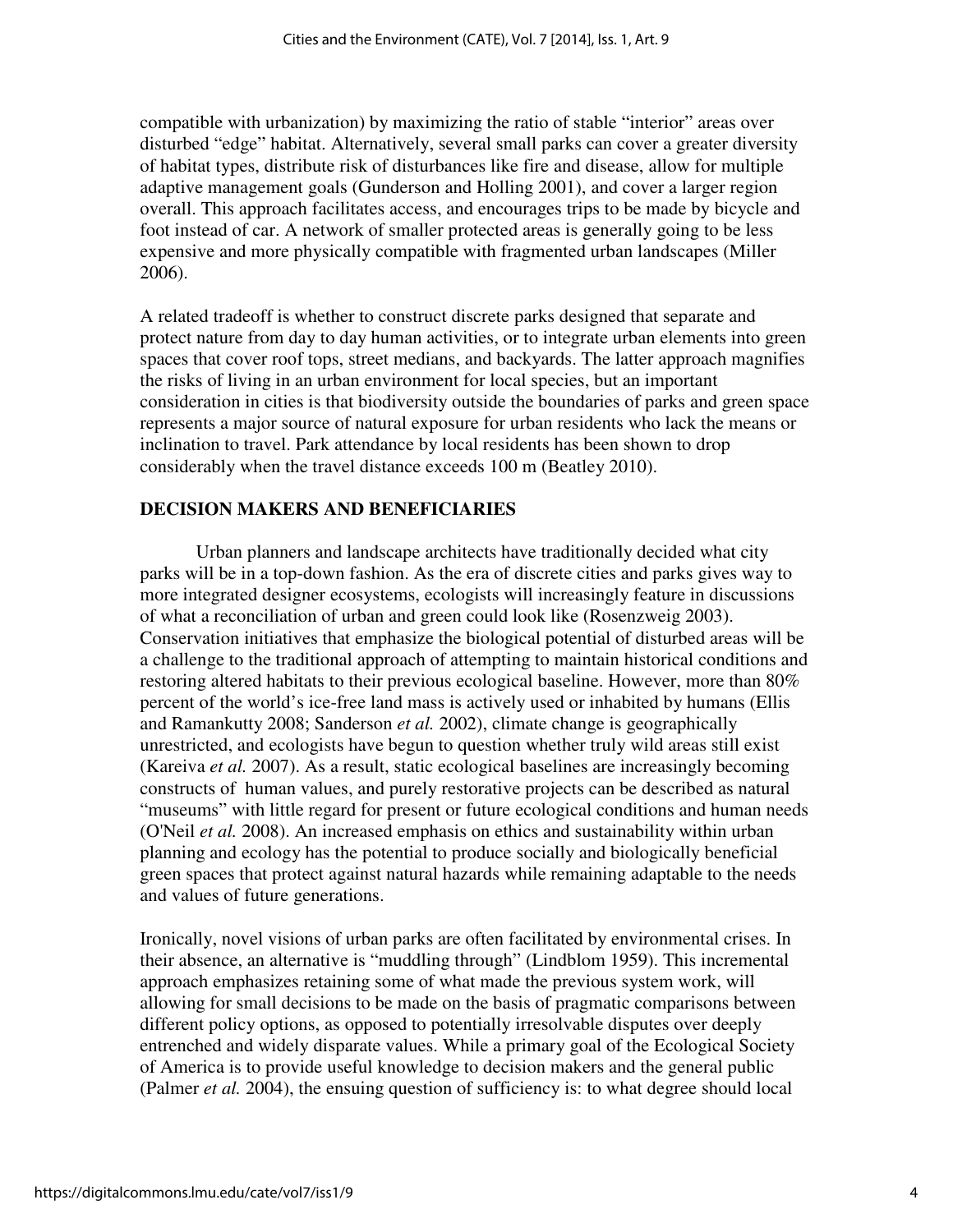residents and stakeholders participate in visioning, research, and management, and how should their voices be balanced against experts when public opinion is in opposition to scientific consensus? As public scientific literacy grows and ecologists increasingly conduct research in urban areas, both parties will either chose or be forced to exercise their ecological citizenship and become part of the decision making process (Cid and Pouyat 2013). Scientists are often called in the later stages of policy making to assess seemingly contradictory scientific evidence accumulated by opposing parties. Embedding researchers at the outset will minimize uncertainty over the evidence's provenance, and their potential roles as practitioners of basic science, placed-based research designed to answer the question at hand, or advocates for a specific policy (Pouyat *et al.* 2010).

The process of deciding what parks should be amidst a diverse cast of stakeholders is facilitated by integrative concepts like ecosystem services, which allow for a common language, alternative scenario comparisons, and coordination without consensus between multiple parties (Star and Griesemer 1989). However, there is widespread disagreement over which services to count and how to value them. Integrating refined economic valuation tools and public participation could be a way forward (Chiesura 2004). The continual task of re-envisioning desirable forms and functions of individual green spaces and parks could allow for citizens to modify these spaces for future needs, while retaining some historically valued characteristics. A consideration of environmental ethics within urban planning could play an important role in mediating value disputes between competing visions of what urban nature should look like, and what qualifies as sustainable on scales ranging from a green rooftop to a metropolitan area.

#### **LITERATURE CITED**

- Ackley JW and Meylan PA. 2010. Watersnake eden: Use of stormwater retention ponds by mangrove salt marsh snakes (nerodia clarkii compressicauda) in urban florida. *Hepetological Conservation and Biology* **5:**17-22.
- Beatley T. 2010. Biophilic cities: Integrating nature into urban design and planning. Washington, D.C: Island Press.
- Chiesura A. 2004. The role of urban parks for the sustainable city. *Landsc Urban Plann* **68:**129-138.
- Cid CR and Pouyat RV. 2013. Making ecology relevant to decision making: The humancentered, place-based approach. *Frontiers in Ecology and the Environment* **11:**447-448.
- Cranz G and Boland M. 2004. Defining the sustainable park: A fifth model for urban parks. *Landscape Journal* **23:**102-120.
- Davis MA, Chew MK, Hobbs RJ*, et al*. 2011. Don't judge species on their origins. *Nature* **474:**153-154.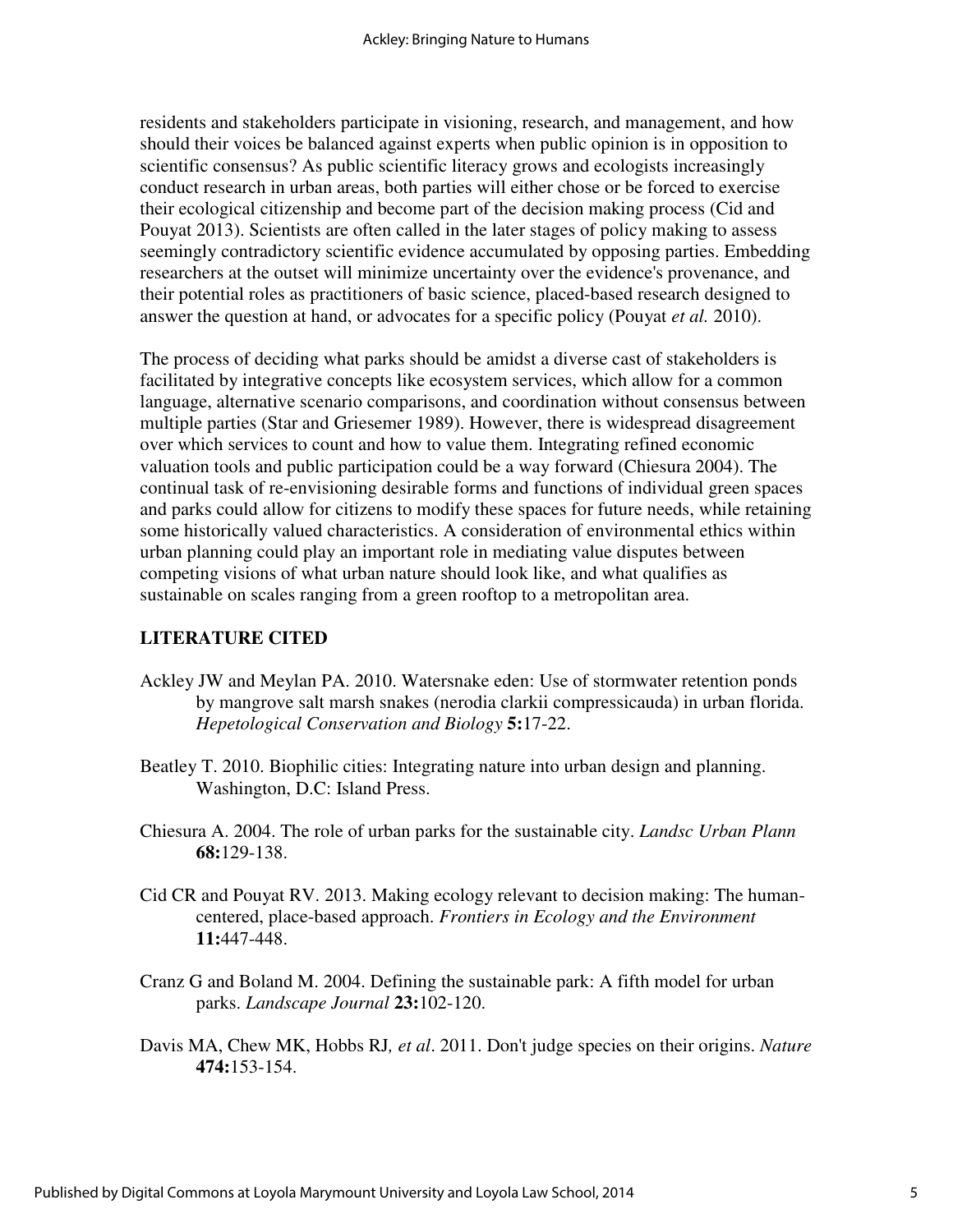- Dearborn DC and Kark S. 2010. Motivations for conserving urban biodiversity. *Conserv Biol* **24:**432-440.
- Ellis EC and Ramankutty N. 2008. Putting people in the map: Anthropogenic biomes of the world. *Frontiers in Ecology and the Environment* **6:**439-447.
- Feuer A. 2012. Protecting the city, before next time. The New York Times. New York.
- Forsyth A, Musacchio L, and Fitzgerald F. 2005. Designing small parks: A manual addressing social and ecological concerns. Hoboken: J. Wiley.
- Fuller RA, Irvine KN, Devine-Wright P*, et al*. 2007. Psychological benefits of greenspace increase with biodiversity. *Biology Letters* **3:**390-394.
- Gunderson LH and Holling CS. 2001. Panarchy: Understanding transformations in human and natural systems. Island Press.
- Hitchmough J. 2011. Exotic plants and plantings in the sustainable, designed urban landscape. *Landsc Urban Plann* **100:**380-382.
- Kahn PH and Kellert SR. 2002. Children and nature: Psychological, sociocultural, and evolutionary investigations. Cambridge: MIT Press.
- Kareiva P, Watts S, McDonald R, and Boucher T. 2007. Domesticated nature: Shaping landscapes and ecosystems for human welfare. *Science* **316:**1866-1869.
- Light A. 2001. The urban blind spot in environmental ethics. *Environmental Politics* **10:**7-35.
- Lindblom CE. 1959. The science of "muddling through". *Public Admin Rev* **19:**79-88.
- McKinney ML. 2006. Urbanization as a major cause of biotic homogenization. *Biol Conserv* **127:**247-260.
- Miller JR. 2005. Biodiversity conservation and the extinction of experience. *Trends Ecol Evol* **20:**430-434.
- Miller JR. 2006. Restoration, reconciliation, and reconnecting with nature nearby. *Biol Conserv* **127:**356-361.
- O'Neil J, Holland A, and Light A. 2008. Environmental values. Florence: Routledge.
- Palmer M, Bernhardt E, Chornesky E*, et al*. 2004. Ecology for a crowded planet. *Science* **304:**1251-1252.

Pouyat RV, Weathers KC, Hauber R*, et al*. 2010. The role of federal agencies in the